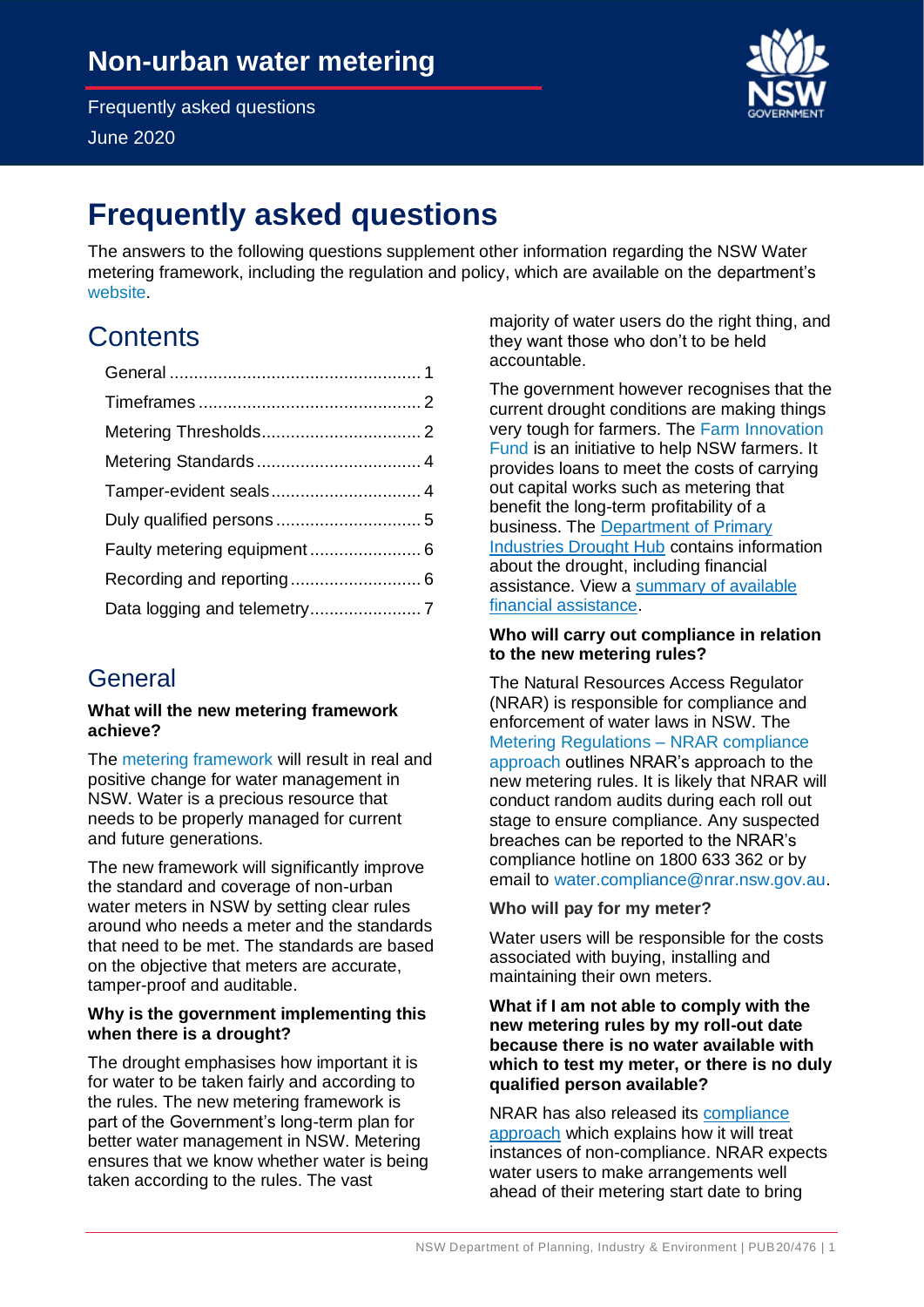## June 2020

 their equipment into compliance and be able to demonstrate they have made every effort to comply with the metering rules.

#### **How do the metering rules tie in with water resource plans and water sharing plans?**

 The metering rules will replace any metering or measuring requirements in water sharing [plans.](https://www.industry.nsw.gov.au/water/plans-programs/water-sharing-plans) This means there will be a consistent and streamlined metering framework across NSW, rather than separate requirements for separate water sharing plan areas. Once the metering rules have taken effect, the metering provisions in water sharing plans will be removed.

#### **How many meters will be affected in each year of the roll-out?**

 Based on best available data, the numbers of works that will need to have a compliant meter by the roll-out date are:

- • 1,260 surface water pumps 500mm and larger - by 1 December 2020
- • 7,600 additional works by 1 December 2021
- • 7,380 additional works by 1 December 2022
- • 6,000 additional works by 1 December 2023.

 *Note: some of these works may already have a compliant meter installed.* 

## **Shouldn't all water users be metered?**

 Government is mindful of the need to ensure that the costs of metering do not outweigh the overall benefits. Based on current market considerations, the benefits of metering do not outweigh the costs for those small users who represent only a very small proportion of take. The metering thresholds will be reviewed in 5 years against the objectives and the metering thresholds could be adjusted to include more works.

## <span id="page-1-0"></span>**Timeframes**

#### **When do the metering rules commence?**

 The roll-out dates for metering rules are as follows:

- • 1 April 2019— Anyone replacing an existing meter or installing a new meter from 1 April 2019 must install a pattern approved meter (except for open channels) and be installed by a duly qualified person in accordance with Australian Standard 4747, with tamper- evident seals and a compatible local intelligence device (LID) that stores the meter's readings.
- • 1 December 2020—for all surface water pumps 500 mm or larger
- • 1 December 2021—for all remaining works in the inland northern region
- • 1 December 2022—for all remaining works in the inland southern region
- • 1 December 2023—for all remaining works in the coastal regions.

 To see which region you are in, see Attachment D of the NSW Non-Urban Water Metering Policy, which lists the water sharing  plans and *Water Act 1912* licences within each region.

 Telemetry will also be required for all surface water works, except pumps less than 200 mm from the relevant roll out date.

#### **Should I plan to have my metering equipment installed ahead of time?**

 We encourage all water users to become familiar with how the new metering requirements will apply to them, and to plan well ahead of their commencement date to ensure that they are compliant by their roll-out date. You may choose to comply with the new requirements at any time before your roll-out date.

## <span id="page-1-1"></span>Metering Thresholds

## **Do I need a meter?**

 If your work meets any of the metering thresholds, you will be required to have metering equipment installed on the work.

 Use our [interactive metering guidance tool](http://www.industry.nsw.gov.au/water/metering) to understand if the metering rules apply to your works and what you need to do to comply with the rules.

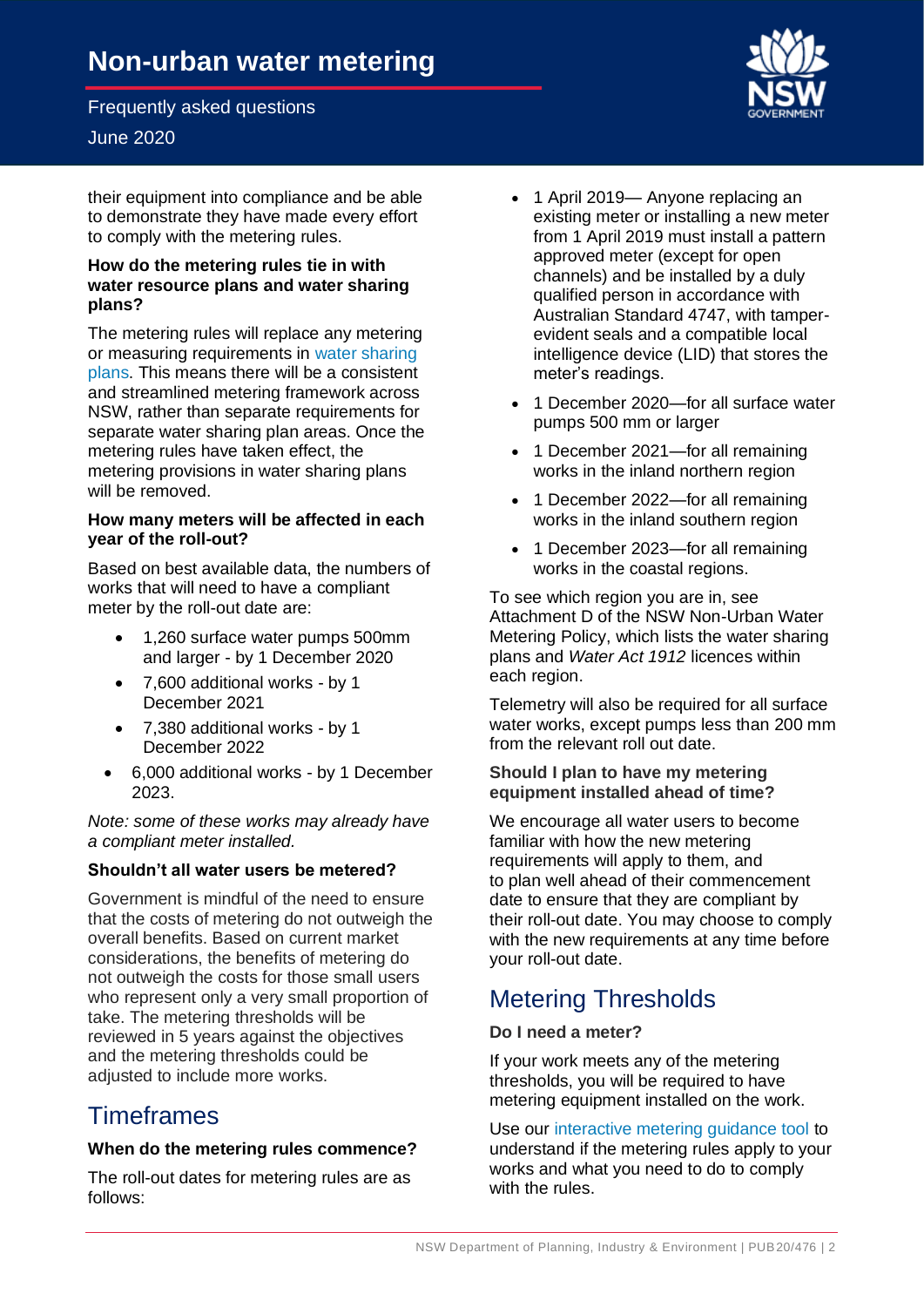## June 2020

 Further detailed information about the metering thresholds is provided in Part 1 of the [NSW Non-Urban Water Metering](https://www.industry.nsw.gov.au/__data/assets/pdf_file/0017/205442/NSW-non-urban-water-metering-policy.pdf)  [Policy.](https://www.industry.nsw.gov.au/__data/assets/pdf_file/0017/205442/NSW-non-urban-water-metering-policy.pdf)

## **What if the pump size is not stated on my work approval?**

 If there is no size stated on your work approval for a surface water pump, the work will be required to be metered and will require telemetry. Water users can amend the work approval to record the correct size by contacting their relevant licensing authority.

through [WaterNSW](https://www.waternsw.com.au/customer-service/water-licensing/approvals/water-supply-work-and-use-approvals) and local government water authorities and other government [Resource Access Regulator.](https://www.industry.nsw.gov.au/water/licensing-trade/approvals/applications-fees) WaterNSW customers should apply customers should apply through the [Natural](https://www.industry.nsw.gov.au/water/licensing-trade/approvals/applications-fees) 

### **Why isn't water taken under basic landholder rights (which includes stock and domestic rights) being metered?**

 The NSW Government recognises that water taken under basic landholder rights is an important issue and it has committed to consult publicly on this matter.

## **Why isn't floodplain harvesting water being metered?**

 Measurement of floodplain harvesting is a separate project being addressed as part of the [Healthy Floodplains Project.](https://www.industry.nsw.gov.au/water/plans-programs/healthy-floodplains-project)

## **Will the same metering rules apply to licensed environment water?**

 Yes. The metering rules will apply equally to licensed water taken for irrigation and the environment, provided the water is taken by a work and can be measured with a meter.

## **Will the same metering rules apply to Irrigation Corporations?**

 The metering rules will apply to Irrigation Corporations at their offtake. The metering rules will not apply to individual users taking water within an irrigation corporation's area of operations unless they are directly taking water from a water source.

## **Are there any exemptions?**

 Yes, there are exemptions from the metering rules for:

- • works solely used to take water under basic landholder rights
- • water take that is exempt from the requirement for a water access licence or water taken under a floodplain harvesting access licence
- • works granted an exemption by the minister because the take of water cannot be measured using a meter
- • works tagged as inactive on the authority
- • works that are not nominated by an access licence – for example 'on- farm- works that are used to convey water that has already been taken from a water source.

## **I don't have fixed or permanent pumping equipment. Do I still need to comply with the metering rules?**

 Yes, portable pumps are subject to the same standards as fixed and permanent works.

#### **Will a groundwater extraction site that uses a spearpoint system require a meter?**

Yes, all spear points need to be metered.

## **Do the metering rules apply to gravity-fed pipes without pumps?**

 Yes, gravity-fed pipes will need to be metered and will need to be fitted with tamper evident seals, a local intelligence device (LID) and telemetry by the roll out date.

## **Do the metering rules apply to wells?**

Yes, all wells will need to be metered.

### **If there are multiple bores below 200 mm on the same landholding or authority, will the metering threshold apply?**

 All depends where the bores collectively meet the multiple bore threshold. This rule also applies to multiple pumps on the same landholding or authority.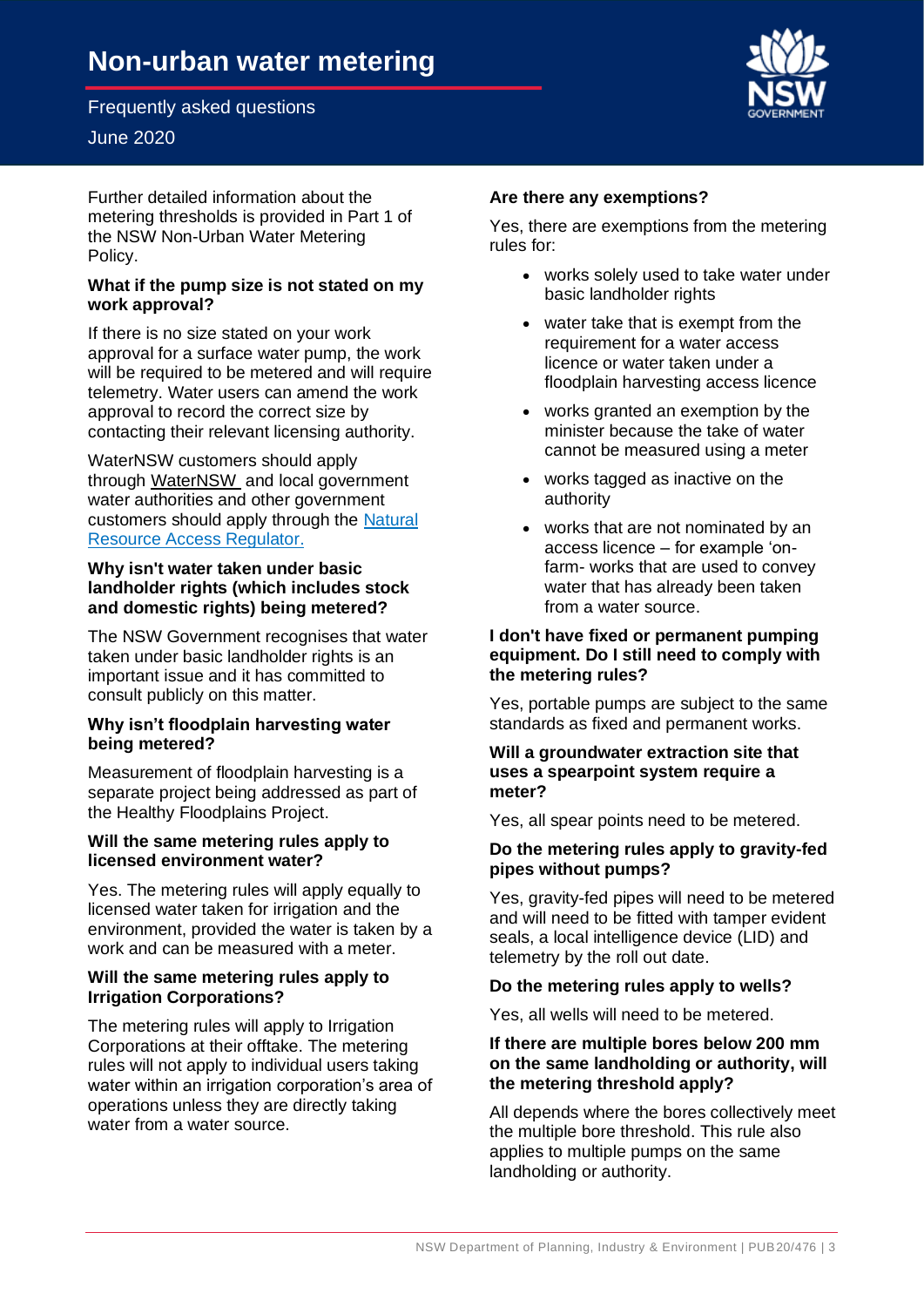June 2020

 Our [interactive metering guidance tool w](https://www.industry.nsw.gov.au/water/metering/)ill help you to understand whether the metering rules apply to your works and what you need to do to comply with the rules.

## <span id="page-3-0"></span>Metering Standards

## **What type of meter do I need to install?**

 Use our [interactive metering guidance tool](https://www.industry.nsw.gov.au/water/metering/) to understand if the metering rules apply to your works and what you need to do to comply with the rules.

 From 1 April 2019, all new and replacement meters must be pattern approved (except for open channels), installed by a duly qualified person in accordance with Australian Standard 4747, have a local intelligence device (LID) and tamper-evident seals.

 The Murray Darling Basin Authority (MDBA) maintains a list of [pattern approved non-](https://www.mdba.gov.au/publications/mdba-reports/compliance-enforcement-documents) [urban water meters.](https://www.mdba.gov.au/publications/mdba-reports/compliance-enforcement-documents) This list is updated regularly when new meters become pattern approved.

## **Can I keep my existing meter?**

 Water users with existing meters will be allowed to keep their meters if they meet certain requirements. Users will need to demonstrate, by their roll-out date, that the meter is either pattern approved and validated, or accurate. They will also need a DQP to install a local intelligence device (LID) and tamper-evident seals, if not already installed. Telemetry will be required for all surface water works (except pumps less than 200 mm).

 You can also use our [interactive metering](http://www.industry.nsw.gov.au/water/metering)  [tool](http://www.industry.nsw.gov.au/water/metering) to understand if the metering rules apply to your works and what you need to do to comply with the rules.

### **Are pattern approved meters more accurate than non-pattern approved meters?**

 Pattern approved meters are factory tested to ensure they conform to national standards prior to installation. Each meter is issued with a certificate of calibration. The National Metering Standards have strict accuracy

conditions and  $\pm$  5 % under field conditions. requirements of  $\pm 2.5\%$  under laboratory test

#### **When do I need to have my meter validated?**

 Metering equipment must be validated on installation, at five-yearly intervals (or every 12 months in the case of open channels) and in any other circumstances in which validation is required under the Australian Standard 4747 (for example any maintenance work that is carried out that requires breaking the seal).

### **apply to my meter? What other maintenance requirements**

 All meters must be maintained in accordance These specifications set out the maintenance that needs to be carried out, the frequency of maintenance, and whether the maintenance needs to be carried out by a duly qualified person or by the licence or approval holders. with the [Maintenance Specifications 2019.](https://www.industry.nsw.gov.au/__data/assets/pdf_file/0014/224033/Maintenance-Specifications-Gvt-Gazette-No-27-Friday-29-March-2019.pdf)

## <span id="page-3-1"></span>Tamper-evident seals

## **What is classified as tampering?**

 Under the *Water Management Act 2000*, a person may be found guilty of an offence if they interfere with, damage, destroy or disconnect any metering equipment that has been installed in connection with a water management work.

 A person may interfere with metering equipment by unsealing any sealed component, blocking any part of the equipment, attaching a device that may affect the operation of the equipment, or disconnecting the equipment from its power source.

 A higher offence may apply if the tampering is intentional or reckless.

#### **Do tamper-evident seals need to have a seal number?**

 Yes. Each tamper-evident seal will have a unique number. Duly qualified persons validating metering equipment will record the seal number on the validation form.

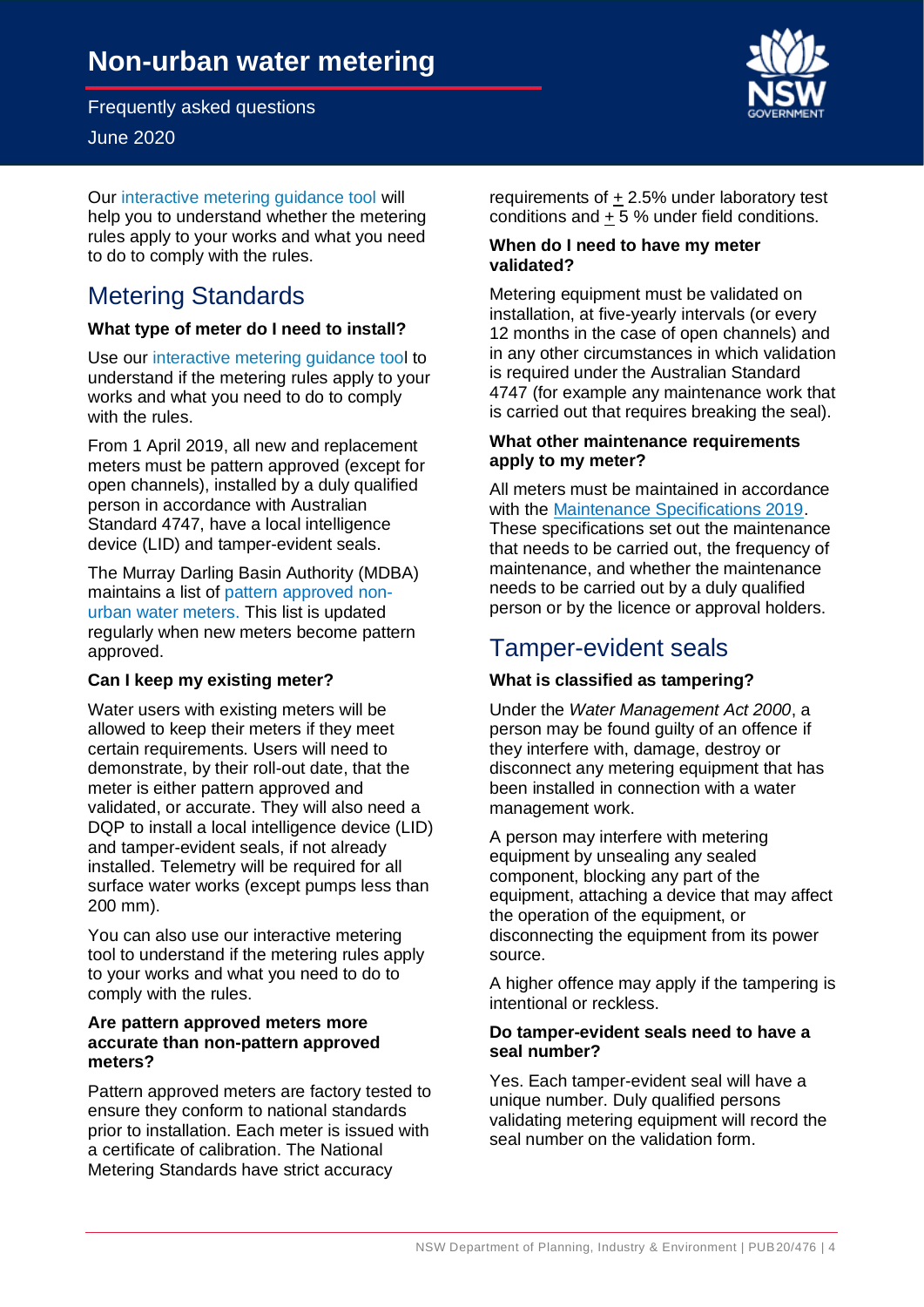## June 2020

#### **Will the government make and issue tamper-proof seals?**

 Under the metering rules, the NSW Government has appointed Irrigation Australia Limited (IAL) as the approved provider of all tamper-evident seals.

 Only current duly qualified persons can purchase seals from the website and each certified person will need to login to the IAL [website](https://www.irrigationaustralia.com.au/) using their membership credentials before a purchase can be made.

#### **What measures are in place to stop someone from cutting off a tamper- evident seal and replacing it with another one?**

 The government tamper-evident seals are recorded by the duly qualified person on the metering equipment's validation form. This record will be incorporated into a register maintained by the government to check seal numbers.

 Meter tampering is an offence under  the *Water Management Act 2000.* 

 Natural Resources Access Regulator (NRAR) within seven days if they know or reasonably suspect any tampering on metering equipment they are installing or are carrying A duly qualified person **must** notify the out work on.

 It is an offence for a duly qualified person to fail to notify in these circumstances.

 You can connect NRAR on 1800 633 362 during business hours or use the NRAR's online reporting form at: <https://www.industry.nsw.gov.au/natural>resources-access-regulator/reportsuspicious-water-activities/report-suspiciousactivity.

## <span id="page-4-0"></span>Duly qualified persons

## **Who is a duly qualified person?**

 A duly qualified person is a person with the qualifications, skills or experience to carry out certain work in relation to metering equipment.

 Water users must use a duly qualified person to carry out certain work in relation to their metering equipment, including installation, certain maintenance requirements, validation and checking the accuracy of an existing meter.

 The list of qualifications and skills for duly qualified persons is in Attachment E of the NSW Non-Urban Water Metering Policy. There are different skills required for different activities.

### **How can water users find a duly qualified person?**

- • To find a certified meter installer in your region visit - [www.irrigationaustralia.com.au](https://www.irrigationaustralia.com.au/)
- • To find a certified practising hydrographer visit Australian Hydrographer Association - [aha.net.au.](https://aha.net.au/)

### **Will there be enough duly qualified people to carry out the work?**

 We are working closely with Irrigation Australia and Training Services NSW to increase the number of duly qualified persons available throughout NSW to do this work in time for the metering roll-out dates.

#### **If I want to keep my existing meter, what do I need to do?**

 Water users with existing meters will be allowed to keep their meters if they meet certain requirements. Users will need to demonstrate, by their roll-out date, that the validated, or is not pattern approved, but accurate. See our forms, certificates and fact [sheets](https://www.industry.nsw.gov.au/water/metering/forms-certificates-factsheets/) page for more information. meter is either pattern approved and

#### **Can a duly qualified person validate their own work?**

 Yes. If a duly qualified person validates their own equipment, they must indicate they are validating their own metering equipment.

## **Can a duly qualified person access meter data on-site for maintenance purposes?**

 Duly qualified persons can read meter data on-site for maintenance purposes.

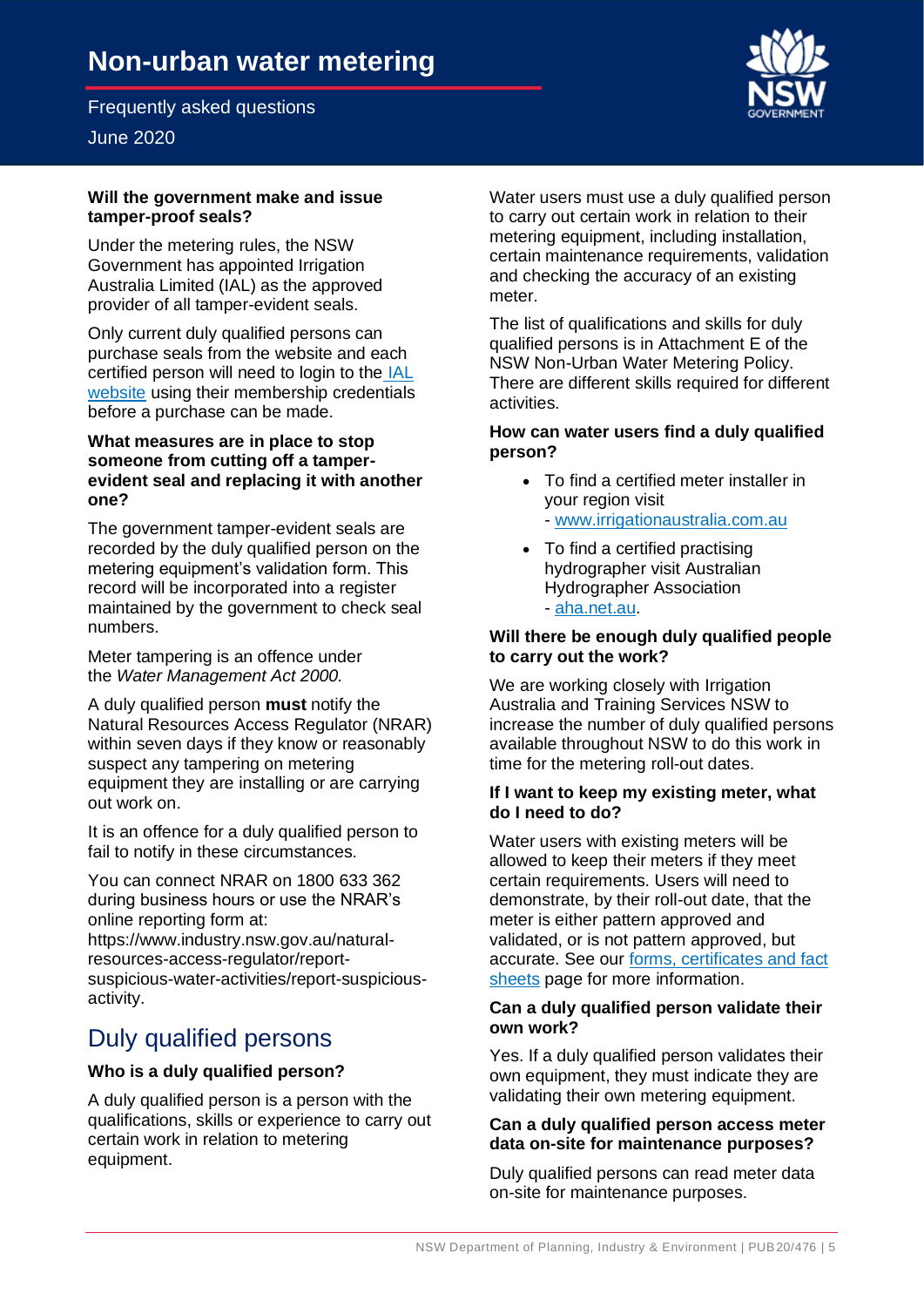## June 2020

#### **Who is responsible for ensuring the accuracy of the validation certificate?**

 The responsibility remains with the authority/approval holder to ensure that their metering equipment is accurate. This extends to any forms or certificates completed by duly qualified persons.

#### **When do forms completed by a duly qualified person need to be provided to the water user?**

 Duly qualified persons must provide water users with certificates of validation, design or accuracy check within 7 days of completing the work. The water user has 28 days from the date he/she receives the certificate to submit it to the Department.

 If your DQP submits the certificate in the DQP Portal, then you will receive automatically the certificate by email. You must keep the certificate for 5 years.

## **What is the DQP Portal**

 The DQP Portal is a secure website that can be used on a computer, laptop, tablet, or smartphone. It is the starting and ongoing entry point for DQPs to assist the water user to:

- new or replacement Local Intelligence • register intent to order and install a Device (LID)
- $\bullet$  installation, and testing of the LID • notify completion of configuration,
- $\bullet$  notify the water user, and, on behalf of the water user, notify DPIE, NRAR, and WaterNSW, that the telemetered meter installation is compliant • generate the Validation Certificate to

 The Portal is maintained and supported by WaterNSW.

## **know if a meter has failed a validation? How will another duly qualified person**

 We recognise that accessing historical validation certificates can help duly qualified persons perform their functions.

 We encourage duly qualified persons to ask water users for a copy of their previous validation certificates before going on-site.

 We also anticipate that duly qualified persons will be able to access historical certificates through the portal that is currently being developed. More information will be provided in due course.

## <span id="page-5-0"></span>Faulty metering equipment

## **What happens if my metering equipment stops working?**

 All water users must report faulty metering equipment within 24 hours to WaterNSW – using their online [Section 91I form.](http://www.waternsw.com.au/customer-service/service-and-help/forms/s91i-application-for-an-authority-to-take-water)

 An offence applies for failing to report faulty metering equipment within 24 hours.

Metering equipment includes telemetry.

#### **If a meter fails and it is not being used, does the water user still need to notify the Department, or can they wait until they want to take water?**

 Yes, even if they are not taking water, water users must notify WaterNSW within 24 hours of becoming aware that a meter is not working properly or has stopped working, using their online form Report faulty metering equipment.

## <span id="page-5-1"></span>Recording and reporting

## **What records should I keep?**

 There are three types of water take information to be recorded:

- 1. Licensed Water take;
- 2. Water take under basic land holder rights (BLR) or licence exemption only if the work is used to take both licensed water and under BLR or other licence exemption; and
- 3. confirming water is taken according to conditions.

 The records to keep from your roll out dates will depend on whether your work needs to be metered or not, and whether you have telemetry.



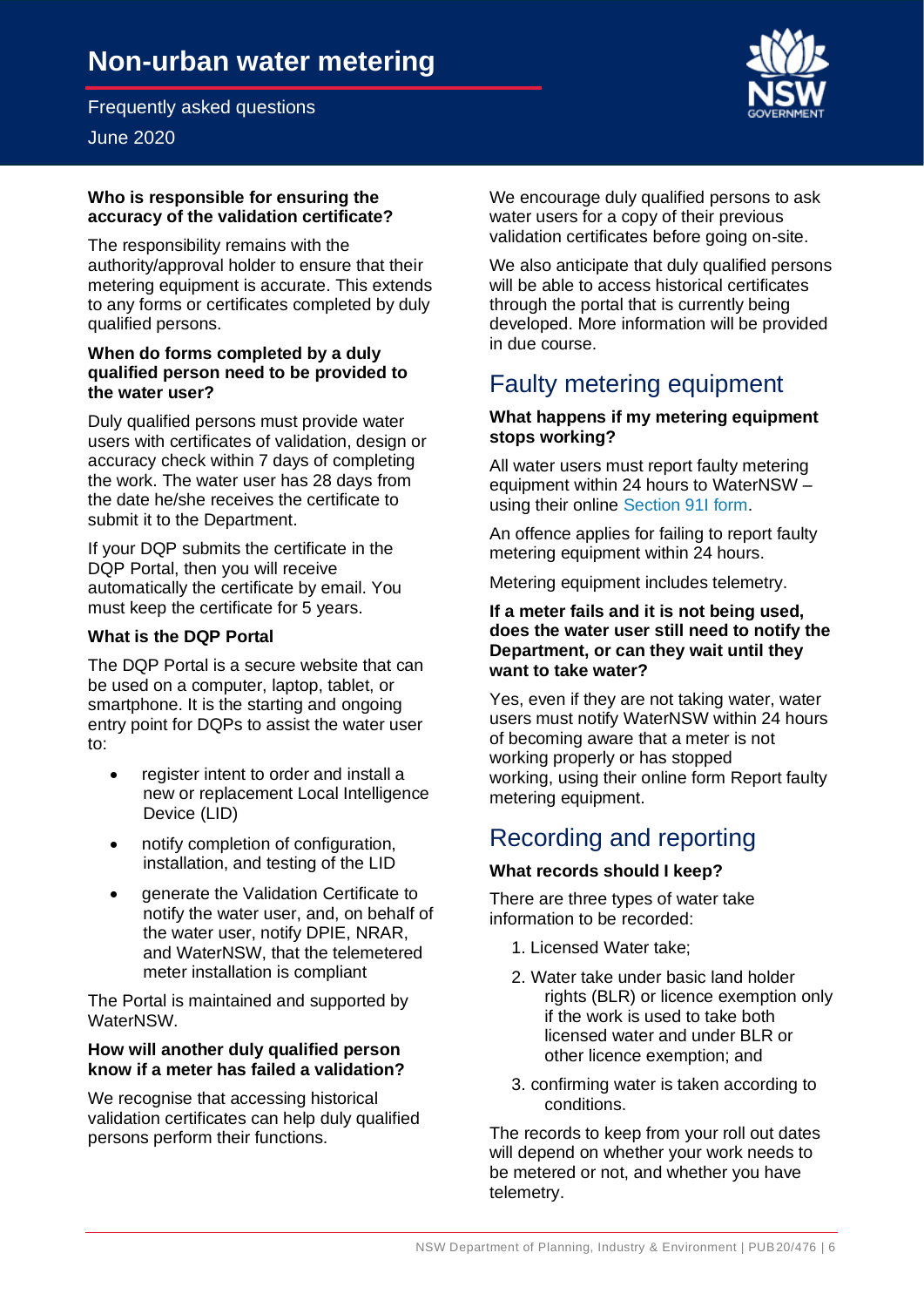## June 2020

- • If you **do not have a meter** you will need to keep daily records for all three types of water take information
- • If you have **only a meter** your LID automatically stores your water take. You will need to read your meter read every month, and also record any other water take under BLR or licence exemption – so the volumes can be subtracted from your licensed entitlement.
- • If you have **a meter and telemetry**  your water take is recorded automatically. You would only be required to record any other water take under BLR or licence exemption – so the volumes can be subtracted from your licensed entitlement.

 For all users, if your conditions require you to confirm you can take water, you will also need to keep daily records to confirm this,

 These new records will replace the logbook requirements on your approval, or access licence.

 You will need to keep the records for 5 years, as you did for the logbooks.

 The forms, and a detail explanation of what to record, will be available on the WaterNSW website, closer to your roll out date. A new reporting portal is being developed so you will be able to record your water take information online.

## **When should I submit my records?**

 The reporting requirements also depend on whether your work needs to be metered or not, and whether you have telemetry.

- • If you **do not have a meter** you will need to submit your records 28 days after the end of the water year.
- • If you have **only a meter** you will need to submit 14 days after the end of each month your meter read and any other water take BLR or licence exemption – so the volumes can be subtracted from your licensed entitlement.

 • If you have a meter and telemetry you will only need to report monthly your water taken under BLR or licence exemption – so the volumes can be subtracted from your licensed entitlement.

 More detailed information about submitting forms will be available on the WaterNSW website, closer to your roll out date. A new reporting portal is being developed so you will be able to submit your water take information online.

## <span id="page-6-0"></span>Data logging and telemetry

## **What is data logging and telemetry?**

 In simple terms, data logging and telemetry is the process of recording and transmitting the readings of an instrument, such as water take data from a meter. The benefits of data logging and telemetry include:

- • timely information to assist water users with their business decisions
- need for water users to physically go to the meter site • efficiency - telemetry reduces the
- greater confidence to the community that water is being taken according to legal frameworks and licence • data integrity and auditability - giving conditions
- • efficient river and water management WaterNSW can manage regulated rivers more efficiently with up to date information and government can better monitor water usage

## **What is the Data Acquisition Service (DAS)?**

 To enable the secure transmission of telemetered data, the department procured a cloud-based data acquisition service (DAS). The DAS is a cloud-based platform that collects and stores consumption data from non-urban water meters. The LID transmits meter data over a secure network to the DAS. [Eagle.io](https://Eagle.io) provides the DAS on behalf of DPIE. The DAS makes data available to

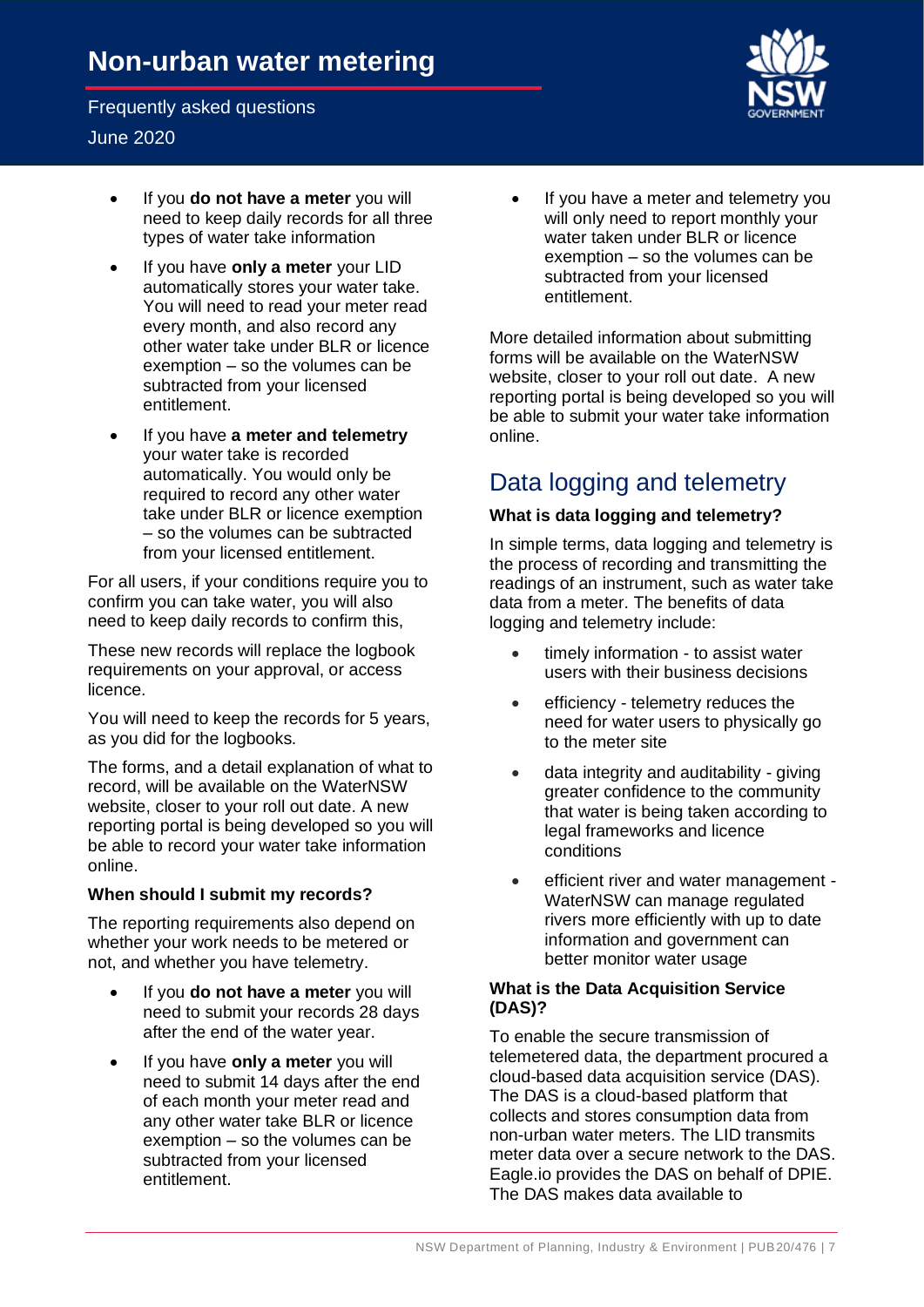# **Non-urban water metering**

Frequently asked questions

## June 2020

 stakeholders such as NRAR, WaterNSW, DPIE and water users.

#### **Do I need a local intelligence device (LID) or a telemetry device?**

 Under NSW's metering rules, all surface and groundwater works captured by the rules need to be fitted with an accurate meter and a compatible telemetry-capable local intelligence device (LID) (a Local Intelligence Device or 'LID').

 Although all LIDs need to be equipped with the capability to transmit data, via telemetry to the DAS, only water users with surface water works, except pumps less than 200mm, need to utilise this capability.

 All water users who are captured by the metering rules will need a LID installed which is capable of transmitting information via telemetry (even if that capability is not utilised) and meets the functional and security requirements of the DAS and has been installed by an authorised Duly Qualified Person (DQP). From 1 April 2019, all new and replacement meters must be pattern approved (except for open channels) and must be connected to a compatible LID.

 More information is available on our [telemetry page.](https://www.industry.nsw.gov.au/water/metering/telemetry/) 

## **[What type of LID do I need to install?](https://www.industry.nsw.gov.au/water/metering/telemetry/)**

 To give water users greater confidence about devices or solutions that have been confirmed as being compliant with the metering rules, the department will maintain a [list of compatible devices and solutions](https://www.industry.nsw.gov.au/water/metering/telemetry/list-of-compatible-data-logging-and-telemetry-devices-and-solutions/) that have been tested and found to meet the functional and security requirements of the DAS. It is the water user's responsibility to ensure they purchase a fit-for-purpose device that meets their individual needs.

#### **Who can install and register my LID to the government telemetry network?**

 Under the Regulation, only DQPs can install LIDs. A DQP is someone with the qualifications, skills or experience to carry out certain work in relation to metering equipment, as defined by the Regulation.

 Different types of DQPs are required to carry out different work in relation to metering equipment. DQPs include certified meter installers, certified practising hydrographers and telemetry technicians.

#### **How are the devices being tested for inclusion on the compatible devices list?**

 We have designed the data acquisition service to be supportive of an open market. The Department has published the following technical standards to allow vendors to develop solutions that are compatible with the data acquisition service:

- • [Data Logging and Telemetry](https://www.industry.nsw.gov.au/water/metering/telemetry/support-docs/5.-Data-logging-and-telemetry-specifications-2020.pdf/)  [Specification 2020](https://www.industry.nsw.gov.au/water/metering/telemetry/support-docs/5.-Data-logging-and-telemetry-specifications-2020.pdf/)
- [DAS Logged Data Format Guidelines](https://www.industry.nsw.gov.au/water/metering/telemetry/support-docs/data-acquisition-service-logged-data-format-guidelines.pdf/)

 The Department has, and will continue to, engage with vendors during the design and rollout of the data acquisition services to give them the opportunity to participate in the market.

 More information is available on our [telemetry p](https://www.industry.nsw.gov.au/water/metering/telemetry/)age.

#### **Who pays for the ongoing costs of telemetry?**

 Water users are responsible for the costs of buying, installing and maintaining all metering equipment, including telemetry. Telemetry equipment includes the compatible telemetry device as well as a sim card and monthly telemetry subscription.

#### **Can I choose to have telemetry even if I'm not required to?**

 Yes, contact a DQP who will be able to assist in installing your LID with telemetry.

#### **When do I need to comply?**

 The metering framework is being rolled out in a staged manner over five (5) years.

 The first roll-out date is 1 December 2020 for all water users who have surface water pumps 500 mm and above. All these water users will require telemetry.

 Other water users will need to ensure that they have compliant metering equipment by

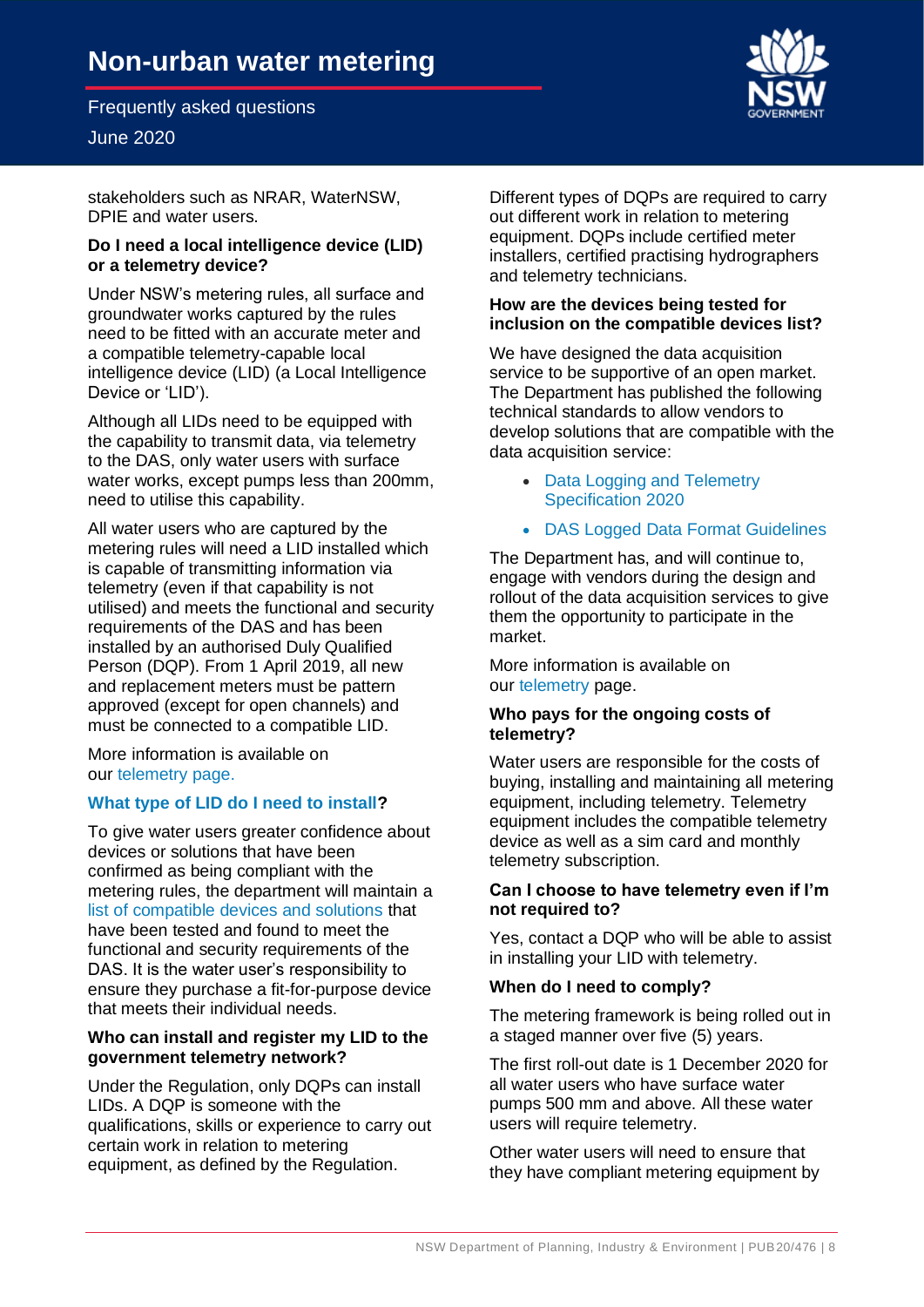## June 2020

 their relevant regional roll-out date, shown below:

- • 1 December 2021—for all remaining works in the inland northern region
- • 1 December 2022—for all remaining works in the inland southern region
- • 1 December 2023—for all remaining works in the coastal regions.

 To see which region you are in, see Attachment D of the [NSW Non-Urban Water](https://www.industry.nsw.gov.au/water/metering/overview-of-the-non-urban-water-metering-framework/support-docs/NSW-non-urban-water-metering-policy.pdf/)  [Metering Policy](https://www.industry.nsw.gov.au/water/metering/overview-of-the-non-urban-water-metering-framework/support-docs/NSW-non-urban-water-metering-policy.pdf/) , which lists the water sharing  plans and *Water Act 1912* licences within each region.

 All surface works, excluding pumps less than 200 mm, will require telemetry.

### **Why isn't groundwater required to be telemetered as part of this framework?**

 In the current market, the benefits of telemetry do not outweigh the costs for smaller surface water users and for threshold will be reviewed in five years and the requirement for telemetry could be groundwater users. However, the telemetry adjusted.

 You still can choose to install telemetry on your groundwater works.

 More information is available on our [telemetry p](https://www.industry.nsw.gov.au/water/metering/telemetry/)age.

### **Is telemetry required for open channels, diversion channels, regulators and dams?**

 Yes. All surface water works (except pumps below 200mm) require telemetry.

#### **required to have a telemetry device? Is floodplain harvesting water take**

 Measurement of floodplain harvesting water is a separate project being addressed as part of the [Healthy Floodplains Project.](https://www.industry.nsw.gov.au/water/plans-programs/healthy-floodplains-project)

#### **How can I install telemetry when I have mobile black spots on my property?**

 Water users should contact a DQP for advice on checking cellular coverage.

#### **Can water users use third party telemetry systems to connect to the data acquisition service?**

 Government recognises that many diligent water users have already installed telemetry systems to help them monitor and manage their water use.

 We recognise the value in exploring this matter further, however its immediate priority is ensuring that the DAS is fully operational. We will continue to post information about this matter on our [telemetry p](https://www.industry.nsw.gov.au/water/metering/telemetry/)age.

#### **Is the telemetry data real time?**

 Works that are required to have telemetry will need to record water take data at least hourly, and report this information daily to the government's data acquisition service.

#### **Who is the owner of the telemetry system?**

 WaterNSW will be the administrator of the telemetry system.

#### **Who owns the data in the telemetry system?**

 The government will own the data that it receives from water users. However, this will not prevent water users from accessing and using their data for their own purposes.

#### **Can I access my data via the telemetry system?**

 Yes, you will be able to access your own data through a private online dashboard. You will also receive notifications when your telemetry device is not transmitting data.

#### **What if I need my telemetry data more frequently?**

 requirements with a DQP, they can advise the various options on the frequency of data Water users should discuss their telemetry transmission.

#### **Does the multiple pumps or multiple bores threshold apply to telemetry?**

 No, the multiple threshold does not apply to telemetry, it only applies to the requirement to have a meter.